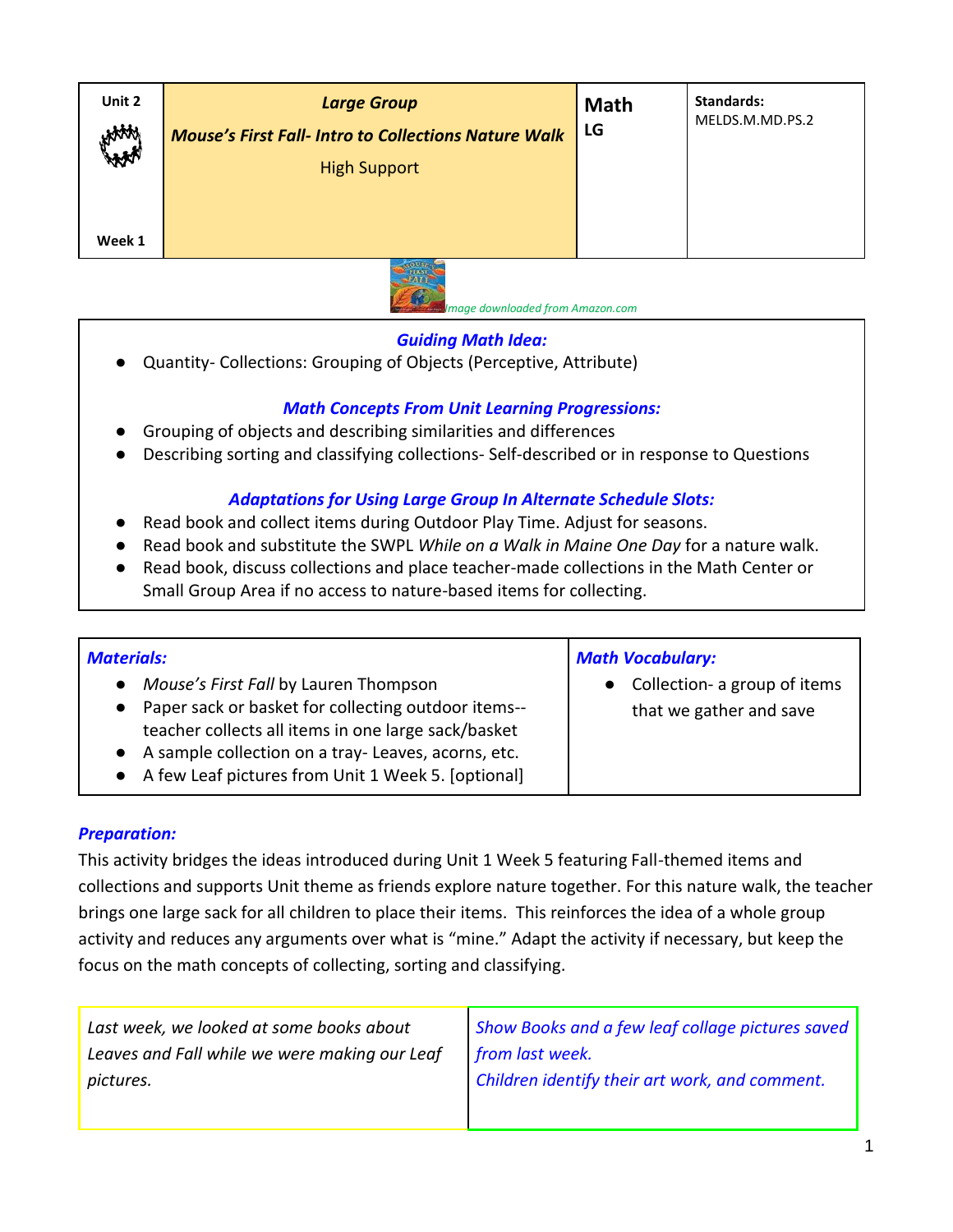| Let's read this book, Mouse's First Fall, about<br>how 2 friends, Mouse and Minka, went on a walk<br>in the fall.                                                                                                                                                              | <b>Read book.</b>                                                                                                               |
|--------------------------------------------------------------------------------------------------------------------------------------------------------------------------------------------------------------------------------------------------------------------------------|---------------------------------------------------------------------------------------------------------------------------------|
| We are like Mouse and Minka- They were friends<br>who had fun going outside together. We are<br>going outside together. We will find nature                                                                                                                                    |                                                                                                                                 |
| things that we like, and put all of them in my<br>sack. That is called collecting.                                                                                                                                                                                             | Show tray and large sack/basket and place a few<br>items from the tray in the sack.                                             |
| Let's go outside and find some things for our Fall<br>Collection.<br>I found an acorn. I am going to put it in the sack.<br>You are trying to put this big stick in the sack,<br>but it won't fit. Could you find something                                                    | Give instructions about how to take a nature<br>walk (see adaptations) and head outdoors.                                       |
| smaller?<br>Wow- you have put a lot of tiny pebbles in the<br>sack. Could you find something else that is tiny?<br>I am going to put our collection in the Math<br>Center. In Small Group, we will find out what we<br>have and do some math thinking about our<br>collection. | As children and teacher place items in the sack,<br>use questions and statements that describe<br>attributes and math concepts. |
|                                                                                                                                                                                                                                                                                | Return to the room. Children help you put the<br>items in the Math Center until used for Small<br>Groups 1 and 2.               |

### *Strategies to Provoke Math Thinking:*

- Use natural materials for math: Math is found everywhere in the natural world. Make connections between nature and math any time you have the opportunity.
- Work as a group- Keep the focus on what we all do together, rather than on children claiming ownership of what is "my rock" etc. This relates to problem-solving as a group activity, when children investigate a shared problem or group question.
- Use descriptive words as items are placed in the sack as a forerunner for the classification activity in Week 1 Small Groups 1 and 2.

#### *Provocation:*